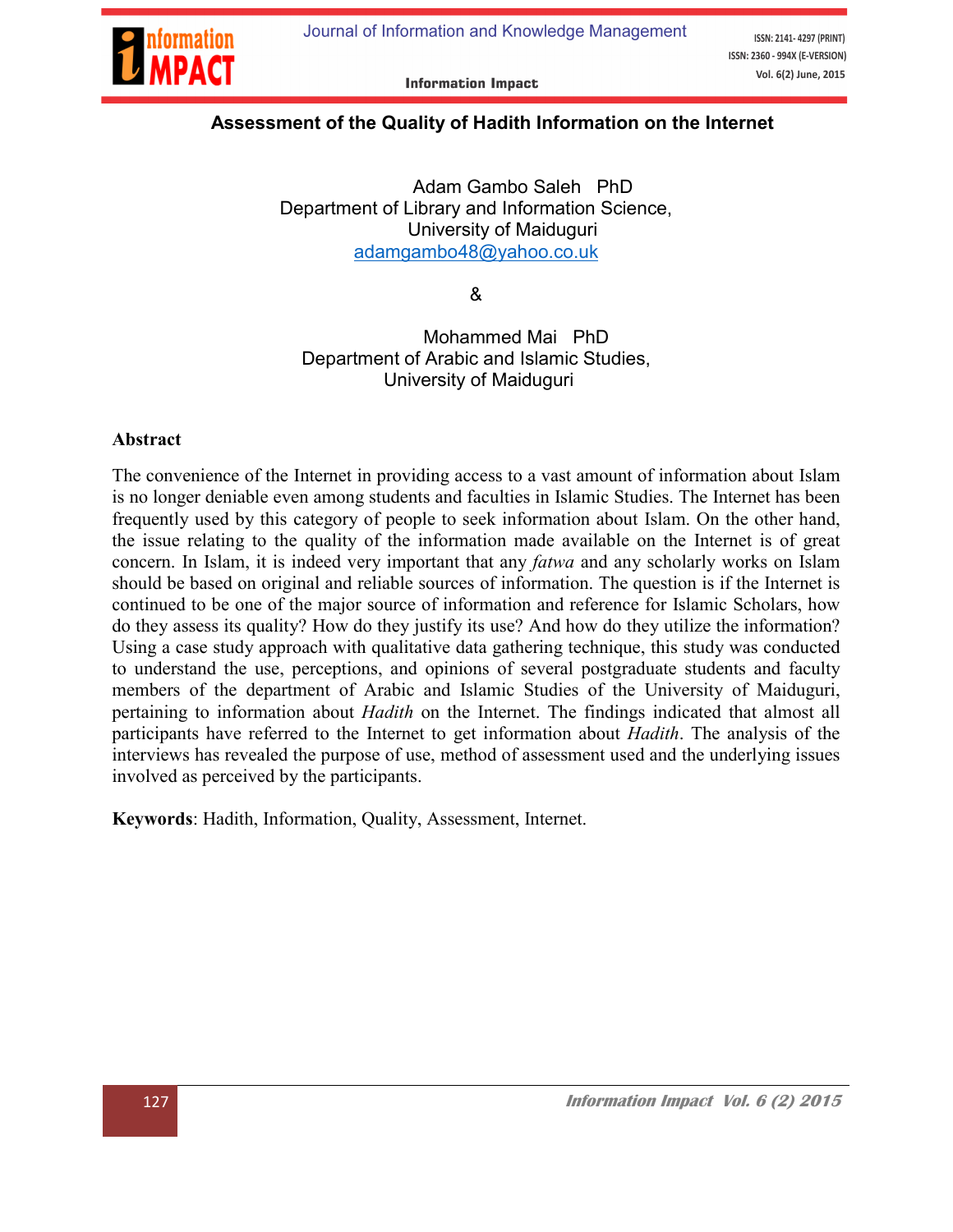## Introduction

The Internet has become a major source of reference for students and academics alike. The Internet facilitates people with information through millions of websites. Although the Internet is widely used and has become the most effective communication tool and information provider, questions are raised regarding the quality of the information provided. The accuracy of the information is not guaranteed. People can provide any kind of information as many as they want on the Internet (Adams & Clark, 2001). On the other hand, there is no regulation regarding the publication of information on the Internet and no one controls who creates the information or how the information is displayed. This is even more so in an environment like Nigeria which lacks a comprehensive and sustained information policy. It is up to the users to evaluate the information in terms of its accuracy and reliability. Conversely, the reliance on the Internet as a primary source of information is growing exponentially. The Internet is observed to be providing information even on matters pertaining to religion and its practices. Millions of websites can be found giving information about religion, particularly on Islam. It is somewhat interesting to find out how such information is utilized especially among scholars in the Islamic field. This study is, therefore, conducted to investigate the perception and nature of Internet use as a source of information for scholars in searching for information about *Hadith*, one important component of Islamic knowledge.

#### The position of *Hadith* in Islamic knowledge

In Islam, knowledge is divided into two types; Islamic and Worldly knowledge. Islamic knowledge is derived from two important sources, namely, *Al-Quran and Sunnah* (also known as *Hadith*). For

Muslims, both are very important and are considered as guidance in leading to the right path (Al-Qardhawi, 2000). Al-Quran is the first source of knowledge in Islam. Whoever holds it and follows its teaching is promised to be in a straight and right direction. The verses could not be changed or re-made by any creatures in this world. Allah has stated that He will preserve Al-Quran from any alteration until the end of the day (The Day of Judgment). "We have, Without doubt, sent down the message: and we will assuredly guard it (from corruption)" (15:9).

 *Hadith* literally comes from the Arabic word *Hadatha* means ''story'' and ''news.'' Technically it is any word, deed, approval, and physical or moral description attributed to the Prophet, whether truly or supposedly even the moves and rests in the awakening or sleep (Waheed, n.d.). Most of writers who have written on *Hadith* showed that there were strong agreements on what a "*Hadith*" is and its categories according to the reliability and memory of the reporters (Al-Mubarak, 1983; Ibn Kathir, 1987; Ibn Salah, 1978). *Hadith* has been categorized into *Hadith Sahih, Hasan*, *Da'if*, and *Maudu*'. Each category of *Hadith* is defined as follows (Hasan, 1994, p. 49):

1) *Al-Sahih* (Authentic). Literally means the Arabic word '*Sahih*' (authentic) which means to be genuine, to be true. Theoretically, it refers to the *Hadith* whose chain of narrators is carried by truly pious persons who have been distinguished by uprightness and faithfulness with freedom from eccentricity or blemish. 2) *Al-Hasan* (Good by its own virtue). Literally refers to the Arabic word '*Hasan*'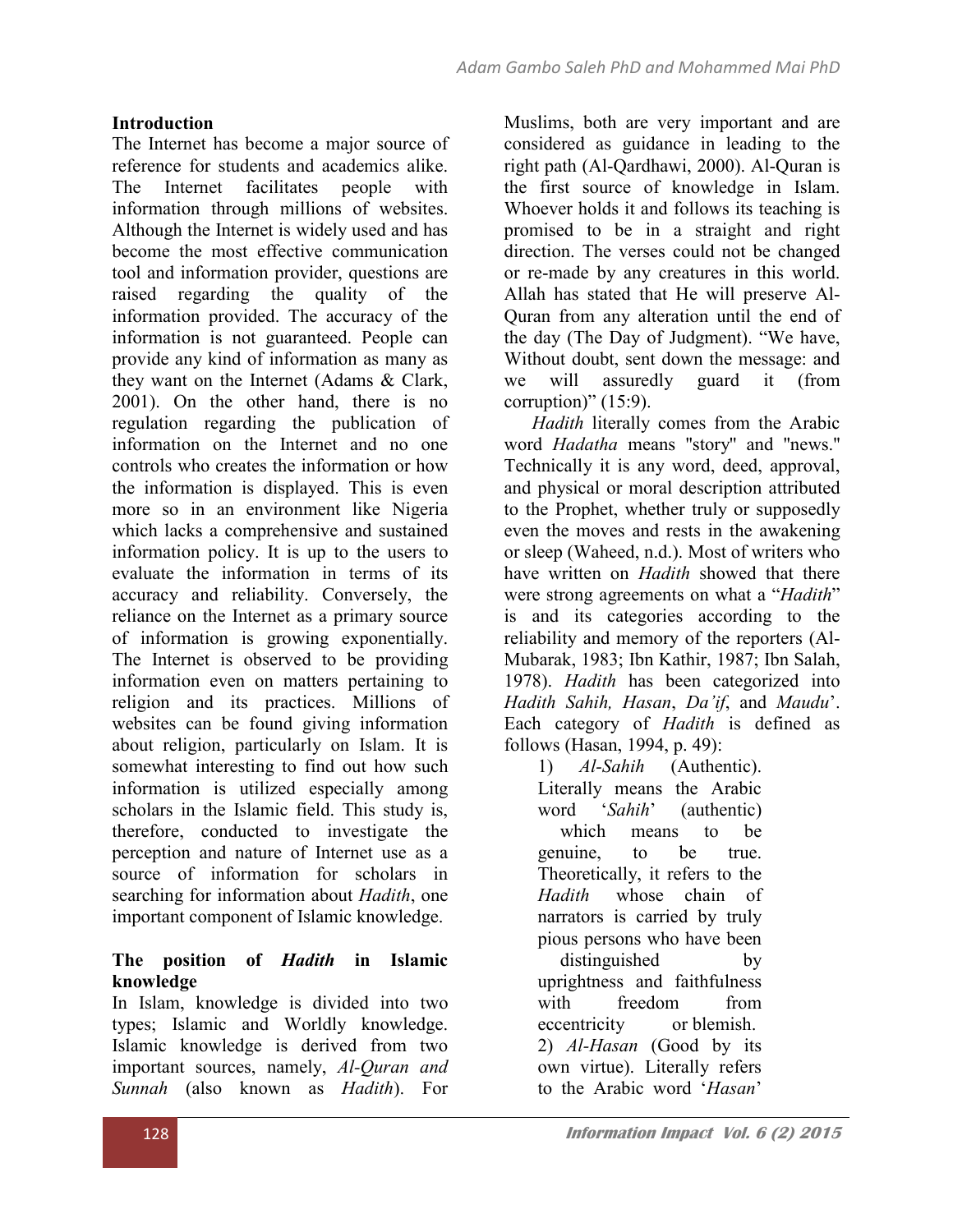(good and beautiful). It is a descriptive adjective derived from *al-husn* (goodness and beauty). Technically it is a *Hadith* whose persons who carry its narration have been reported to be less pious than persons reporting *Hadith Sahih*, without eccentricity or blemish. 3) *Al-Da'if* (Weak). Its Literal meaning comes from the Arabic word '*Da'if*' (weak).). Weakness is either factual or abstract. What is meant here is the abstract weakness. 4) *Al-Maudu* (Fake). *Maudu* is defined as fabricated and forged, the term applied to a *Hadith*, the text of which goes against the established norms of the Prophet's sayings, or its reporters may include liars.

 Several conditions were set to categorize *Hadith* into the above categories. One important condition is on the narrators of the *Hadith* and the factors that cause weakness in a *Hadith*. The authenticity of *Hadith* depends on the reliability of its reporters, and the linkage among them (Hasan, 1996). A *Hadith* may be considered less authentic in quality if the chain of narrators is interrupted, if there is an opposition by a lesser authority to a more reliable one or a text is found containing a vulgar expression, if there is an unreasonable remark or obviously-erroneous statement, if an expression or statement is proven to be an addition by a reporter to the text, and if there is a hidden defect found in the text of a *Hadith*. Special exception is given to *Hadith* narrated by Bukhari and Muslim. Scholars

had agreed that their authenticity is considered as the most reliable sources of knowledge after Al-Quran.

*Hadith* performs significant tasks in explaining some words and statements contained in the Quran and it is used to specify the general meaning of the Quran, for example how to pray and how to perform ablution. Therefore, Muslims have to follow both due to their complementary nature. The Quran did not explain in greater detail how the followers could practice the religion (Al-Qardhawi, 2000). In this regard, it is crucial that Muslims be made aware of the authenticity of both sources of Islamic knowledge, particularly *Hadith*.

 There are ways through which the quality of information in the Internet can be assessed. Among the criteria that have been suggested for evaluating the quality of information on the Internet are accuracy, authority, currency, coverage/purpose, (Brandt, 1993; Kapoun, 1998; O'Neil, 2002; Tillman, 2003; Beck, 2004), comprehensiveness, currency (Williams & Nicholas, 1999) and audience (Adams & Clark, 2001), maintenance of a source, accessibility of a source, cost, copyright, reliability of access and ease of finding sources (Cooke, 1999), usability (O'Neil, 2002), affiliation, stability and organization of content (Lamb, 2004), author identity and objectivity, content and form and appearance (Perry & Schneider, 2000). While many of these criteria have been used to evaluate websites, the issue remains where none of these criteria are applicable for evaluating information about *Hadith*. On the other hand, assessment through the content criteria is perhaps the most useful among the criteria suggested in the literature. Such criteria as suggested by Lamb (2004) may include:

a) Does the website contain accurate, high quality content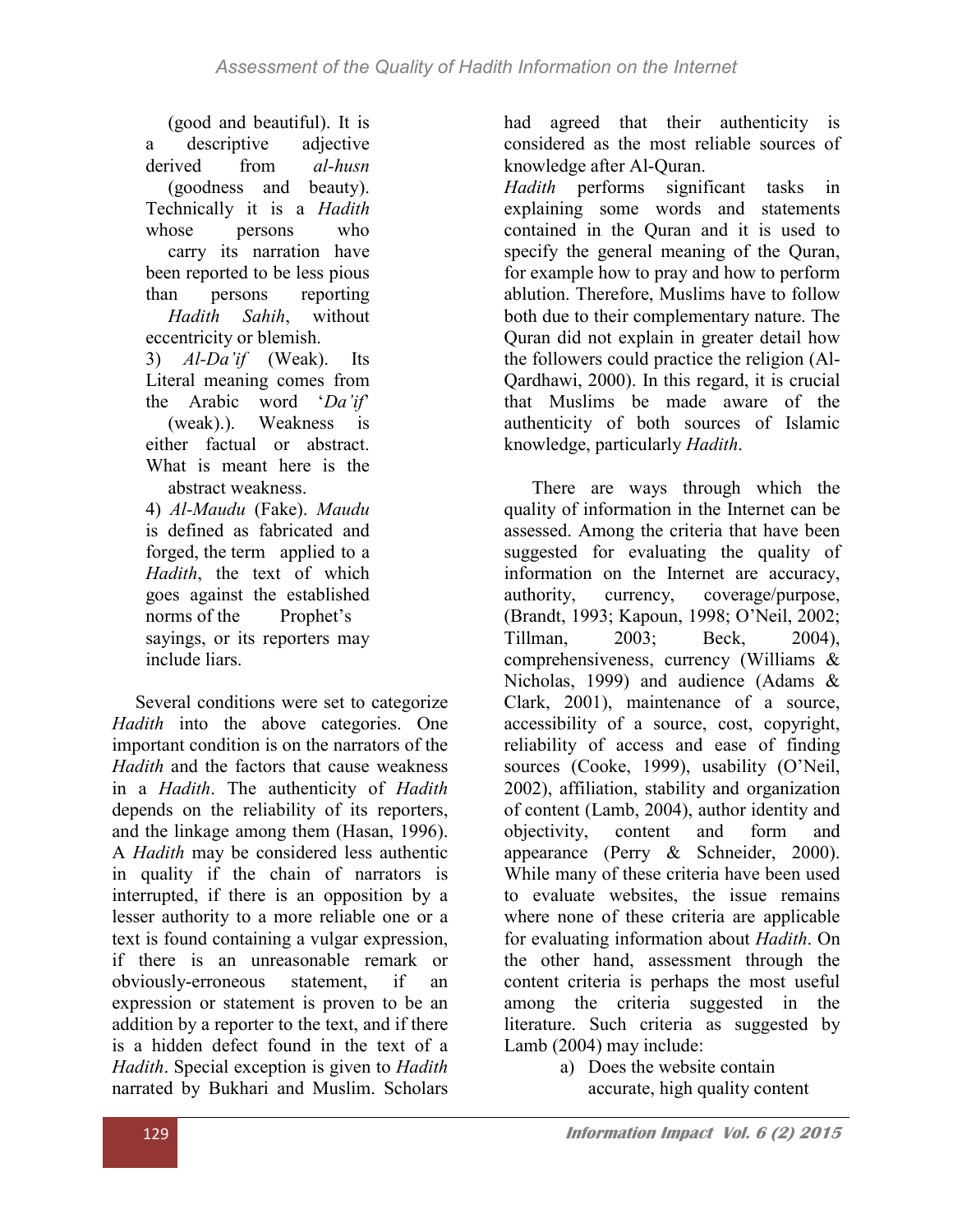(i.e., interesting, useful resources)?

- b) Is the authority of the website clear?
- c) Are the content objective, opinions identified, and perspectives balanced?
- d) Are authentic resources used (i.e., reviewed materials, established sources, primary materials)?
- e) Is the content relevant, useful, and meaningful to the intended audience?
- f) Is the content presented in an efficient and effective manner?
- g) Does the depth of content match the varied audience needs (i.e., levels of pages or information beyond the entry page)?
- h) Is the content logically organized?
- i) Is the writing clear and appropriate for the developmental and reading level of the audience?

 The evaluation criteria for a *Hadith* are different from the criteria mentioned earlier. Al-Shafi'e stated the following requirement for a *Hadith* to be acceptable:

> "Each reporter should be trustworthy in his religion; he should be known to be truthful in his narrating, to understand what he narrates, to know how a different expression can alter the meaning, and report the wording of the *Hadith* verbatim, not only its meaning. Moreover, he should be a good memoriser if he happens to report from

his memory, or a good preserver of his writings if he happens to report from them. He should not be a *mudallis*, who narrates from someone he met something he did not hear, nor should he report from the Prophet contrary to what reliable sources have reported from him. In addition, the one who is above him should be in the same quality, until the *Hadith* goes back uninterrupted to the Prophet or any authority below him" (Hasan, 1994, pp. 44- 45).

Siddiqi (1996, pp. 72-73) also stated that:

In order to check the *isnad* (the chain of transmitters), it is necessary to know the life and the career as well as the character of the various persons who constitute the various links in the chains of the different *isnads*. And in order to understand the exact significance of the *matn* (text), and to test its genuineness, it is necessary to know the meaning of the various expressions used (some of which are rare and out of common use), and also to learn its relation to the text of the other traditions (some of which may be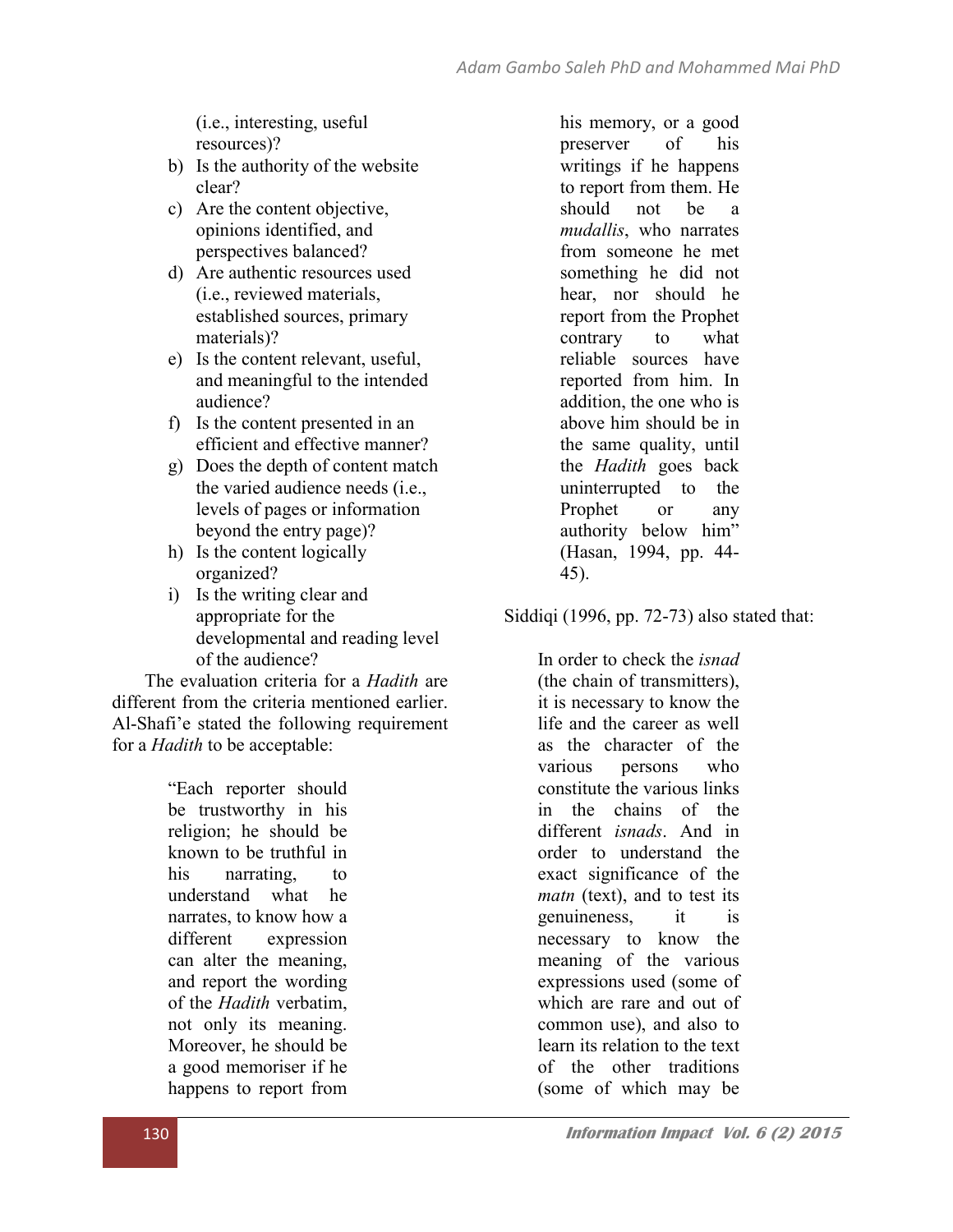either corroborated or contradicted by it)".

Given the stringent rules in assessing the quality of a *Hadith*, it is rather interesting to investigate the nature of use of such information in the Internet by the Islamic scholars and their point of views pertaining to issues related to quality in this new Internet environment.

# Objectives of the Study

The aim of this study is to investigate the nature of use and perception of the Islamic scholars on the use of the Internet to get information about *Hadith*. Specifically, the study hopes to achieve the following objectives:

- a) To find out how Islamic scholars use Internet to get information
- b) To determine how Islamic scholars assess the quality of the information about *Hadith* in the Internet
- c) To determine the Islamic scholars' perception on the use of information related to *Hadith* on the Internet

# Research Questions

The following are the research questions derived for the study:

- a) How do the Islamic scholars use the Internet to get information about *Hadith*?
- b) How do the Islamic scholars assess the quality of information about *Hadith* in the Internet?
- c) What are their perceptions on the use of information related to *Hadith* on the Internet?

# Methodology

For this research, the case study approach was adopted. In this study, the case was University of Maiduguri, Borno State and the unit of analysis was Department of Arabic and Islamic Studies. A group of

participants consisted of 5 faculty members and 5 postgraduate students were chosen due to their expertise in *Hadith*, their level of study, and engagement in research, teaching and formulation of *fatwa*. The researchers used sequence of procedures while conducting the case study. These procedures were as follows:

- a) Participants were chosen among those who have background and knowledge in *Hadith*
- b) Questions were structurally prepared and pre-tested
- c) Interviews were conducted on a oneto-one basis
- d) The conversations were tape recorded
- e) The recorded data were transcribed into texts
- f) The data were analyzed using qualitative approach

All questions for the interviews have been structurally constructed and pre-tested to answer the proposed research questions. The design of the interview questions was then adjusted accordingly. Questions designed for faculty members were slightly different from the questions designed for the students. The questions were divided into five parts.

The first part of the questions collected demographic information. For faculty members, information such as academic position, departmental affiliation, teaching experience, and courses taught were gathered. While for students, additional information on the level of study and programme majored were acquired.

The second part was to investigate their experience in using the Internet to access information. Questions asked were as follows: How often do you use the Internet? For what purpose do you use the Internet? How do you get information about *Hadith*? Have you ever accessed the Internet to get information about *Hadith*?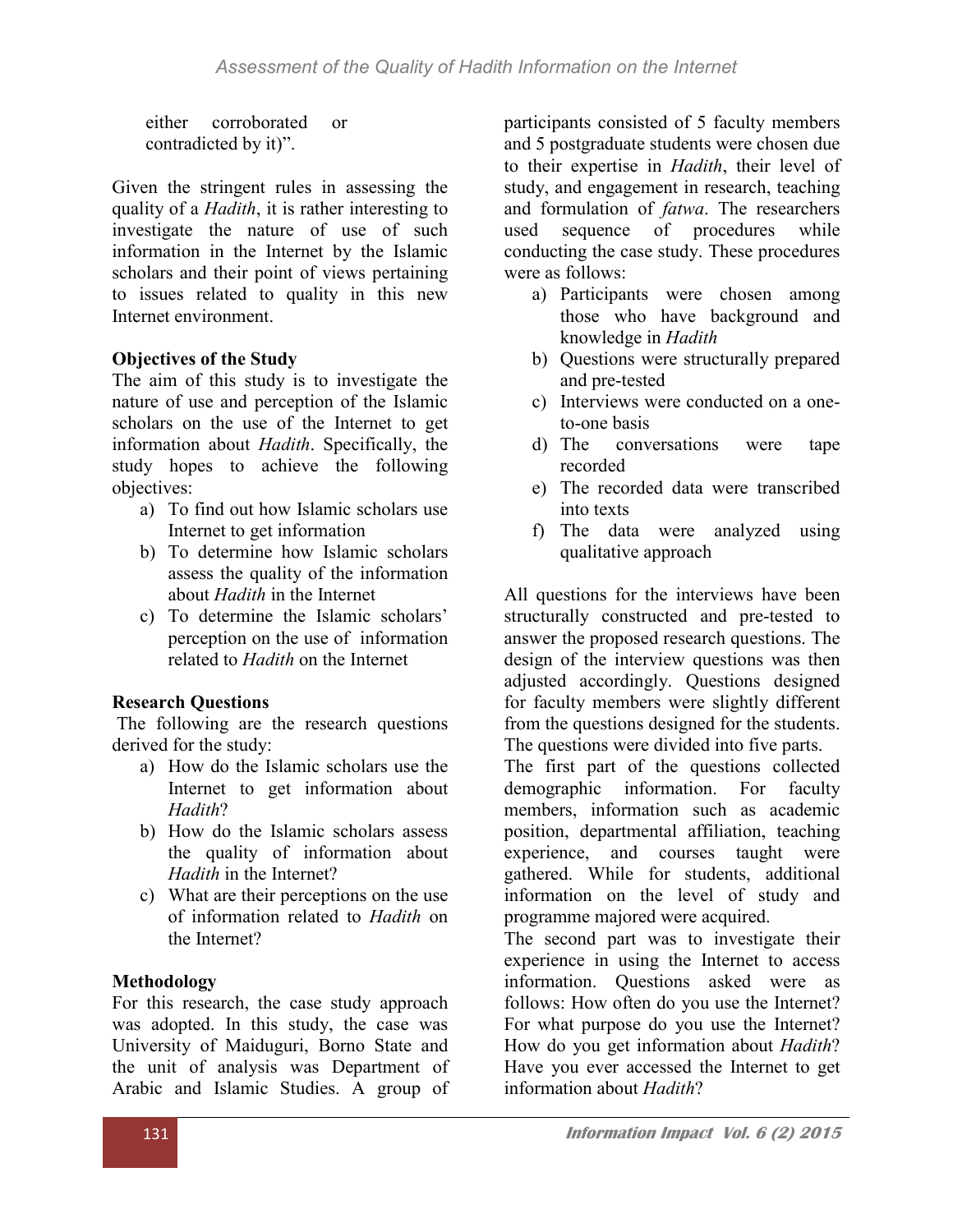The third part was questions that investigate the websites that the participants normally used to find information about *Hadith* and to determine whether they were satisfied with the information provided. Among questions asked were: If you were to use the Internet, what websites would you visit? How do you get to know about these websites? Were you satisfied with the information about *Hadith* on the Internet?

And the fourth part was to discover whether they have ever evaluated the quality of information on *Hadith* that are available on the Internet and the evaluation criteria that they had used. Questions asked include: If you were to use the Internet to get information about *Hadith*, how do you assess the quality of the information provided?

For the last part of the interview, participants were asked about their point of views or perceptions on the use of information related to *Hadith* that are available on the Internet. Among questions asked were: If people were to get information about *Hadith* on the Internet what would be the issues involved? In your opinion, what is the impact of the Internet in any field of study that involves the use of *Hadith*?

All participants were interviewed individually and had given their full support during the interview sessions despite their busy schedules. Finally, the recorded data were transcribed into texts and analyzed using qualitative approach.

Data analysis was conducted following suggestions made by Miles and Huberman (1984). The process involved memoing (recording reflective notes about what the researcher can learn from the data) whenever the researcher has ideas or insights; transcribing the data gathered from interviews in which the researcher would type the text (from interviews and memos) into word processing documents; locating

meaningful segments; and then coding them into various logical categories guided by the study objectives and research questions. Coding is defined as marking the segments of data with symbols, descriptive words, or category names. Lastly, the researchers summarized the results through an enumeration or counting process, a process of quantifying data, after which the final conclusion can be made (Miles & Huberman, 1984; Lacey & Luff, 2001).

## Findings and Discussions

This section presents the results of the analysis from the interviews and discusses the findings accordingly. In general, results are presented in two parts. Part one presents and discusses the background of the participants. The second part discusses the results from the analysis of the interview texts in an attempt to answer the proposed research questions.

## Background of Participants

The participants comprised five faculty members and five postgraduate students. Four have Ph.D. and one has a master's degree. Distribution of faculty members based on teaching experience revealed that they have long years of teaching experience. The first respondent has 14 years of teaching experience, second 8 years, third 5 years, fourth 13 years, and the fifth respondent has 9 years of teaching experience. None of them have taught for less than 5 years. Three of the students are majoring in Arabic and the other 2 in Quran. The first participant was in the 3rd semester, the second and the third participants were in the 1st semester, the fourth one was in the 6th semester and the last participant was in the 2nd semester.

## Internet Use

Table 1 shows the distribution of the participants according to frequency of Internet use. The result provides the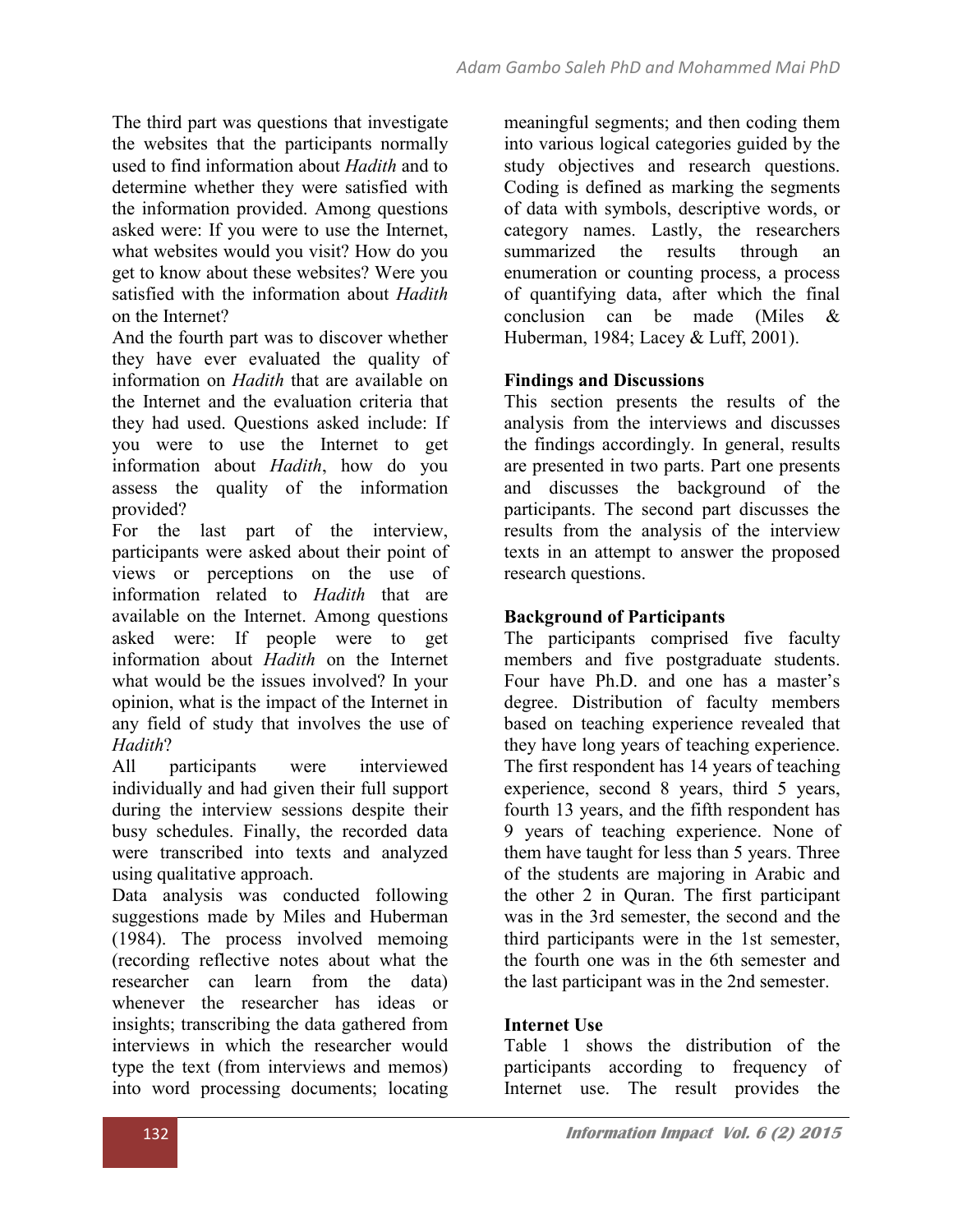evidence that all of the respondents have used the Internet at some point. Six out of ten participants were using the Internet every day. This also indicates that the participants were not only aware about the Internet, but were also its frequent users. When asked, they also indicated their independency in navigation and getting information they needed in the Internet environment.

|  |  |  | Table 1: Distribution of Participants           |
|--|--|--|-------------------------------------------------|
|  |  |  | <b>According to Frequency of Internet Usage</b> |

| Frequ                 | Facu | <b>Stud</b>    | <b>Total</b><br>of   | Percent    |
|-----------------------|------|----------------|----------------------|------------|
| ency<br><sub>of</sub> | lty  | ents           | no.<br><b>Respon</b> | age<br>(%) |
| Intern                |      |                | dents                |            |
| et                    |      |                |                      |            |
| <b>Usage</b>          |      |                |                      |            |
| Every                 | 4    | $\overline{2}$ | 6                    | 60         |
| day                   |      |                |                      |            |
| Twice a               |      | 1              | 1                    | 10         |
| Week                  |      |                |                      |            |
| Three                 |      | 2              | $\overline{2}$       | 20         |
| Times a               |      |                |                      |            |
| Week                  |      |                |                      |            |
| Someti                | 1    | 0              | 1                    | 10         |
| mes                   |      |                |                      |            |
| Total                 | 5    | 5              | 5                    | 100        |

Table 2 provides information about the source of information about *Hadith* that participants used. All participants used their own collection of CDs for searching information on *Hadith*. Examples of CDs that they used were *al-Maktabah al- AlFiyah li Sunnah Nabawiyah, Al-Bayan* Al-*Hadith* and *Shuruh Hadith*. Seven participants responded that they also referred to books on *Hadith*. Majority of the faculty members had a completed collection of books on *Hadith*. On the other hand, nine of the participants indicated that they had used the Internet as one of the source of information. Only one faculty member had never used the

Internet to find information about *Hadith*. It is rather surprising to find out that this group of scholars was indeed also referring to the Internet for information about *Hadith*.

|        |  | Table 2: Distribution of Responses            |  |  |
|--------|--|-----------------------------------------------|--|--|
|        |  | <b>According to Sources of Information on</b> |  |  |
| Hadith |  |                                               |  |  |

| <b>Sources</b>      | <b>Responses</b><br>from<br><b>Faculty</b> | <b>Responses</b><br>from<br><b>Students</b> |
|---------------------|--------------------------------------------|---------------------------------------------|
| Own CD <sub>s</sub> | 5                                          |                                             |
| The Internet        |                                            |                                             |
| <b>Books</b>        | 3                                          |                                             |
| Lecturers           |                                            |                                             |
| Articles            |                                            |                                             |
| Radio               |                                            |                                             |

## Websites Visited

The participants were asked to name the most common websites that they normally visited to get information about *Hadith*. Table 3 shows a list of websites commonly used by the respondents. Islam Online (www.Islamonline.com) was found to be the most popular website with six participants who indicated their experience visiting the site. Upon investigation, it was found that the website was popular for getting information about Islam and current news and events from the Islamic countries. Information about *Hadith* can be found in this website through articles and contributions by known scholars. Most of the articles provided proper citations of the *Hadith* used by referring to their primary sources (such as Tirmizi and Bukhari). The majority of the websites were published in English. Two websites were owned by the Anti-*Hadith* groups named Storm-Loader.com and Submission.org. Among the main purposes for the use of the Websites were to assist in teaching, research, thesis writing, and writing assignments. Some indicated their visits as part of their leisure

activities. Most of the information about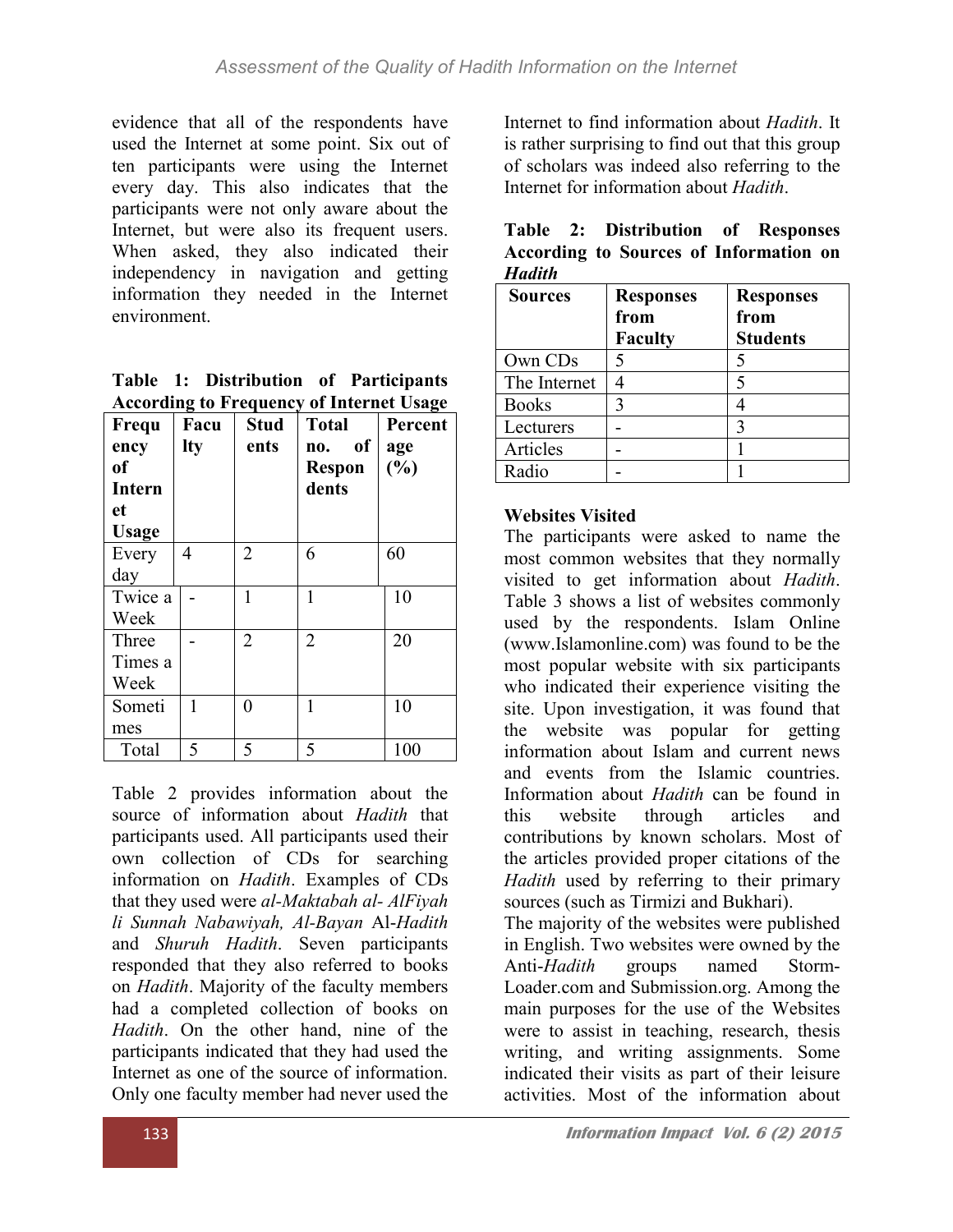*Hadith* was found coincidentally as a support to various writings on Islam and the related topics.

|                             |  |  | Table 3: Lists of Websites Commonly |
|-----------------------------|--|--|-------------------------------------|
| <b>Used by Participants</b> |  |  |                                     |

| <b>Names</b><br><sub>of</sub> | <b>Responses</b> | <b>Responses</b> |
|-------------------------------|------------------|------------------|
| <b>Websites</b>               | from             | from             |
| <b>Commonly</b>               | <b>Faculty</b>   | <b>Students</b>  |
| Used                          |                  |                  |
| Islam Online                  | 3                | 3                |
| Al-Ahkam)                     |                  | 1                |
| Al-Iman                       | 1                |                  |
| Al-Islam.com                  | 1                |                  |
| Al-Muhaddith                  | 1                |                  |
| Al-Qardawi                    |                  | 1                |
| Arabia.com                    |                  | 1                |
| Ar-Raddadi                    | 1                | 1                |
| e-Bacaan                      |                  | 1                |
| Hadith                        | 1                |                  |
| Encyclopedia                  |                  |                  |
| Islam Today                   | 1                |                  |
| Islamic Web                   | 1                | 1                |
| Salafi.com                    |                  |                  |
| Shaikh Al-Bani                | 1                |                  |
| Storm-Loader                  |                  |                  |
| Submission.org                |                  |                  |

Although almost all of the participants have accessed the Internet to get information about *Hadith*, more than half of them were not fully satisfied with the information provided. Various reasons were given to the unsatisfactory feeling. Most of them were due to the content of information provided which were not properly arranged; low relevancy of the information provided, and fear for information inaccuracy and questionable authenticity due to unknown Web host. Some were due to complications in using the Internet technology and finding the relevant information. Many respondents prefer to use the CD version to get more authoritative information about *Hadith*. The following are some of the participants'

remarks pertaining to their unsatisfactory use of the Internet:

P3: "It takes time to get the relevant information that I need".

> P5: "I think some improvement should be taken into consideration. It is because I faced difficulty in finding a *Hadith* that I want, difficult to open the pages and *Hadith dha'if, maudu'* and *sahih* are mixed together. So, these *Hadith* have to be rearranged and clustered according to its type"

> P6: "Not really because I had found some information that were untrue which has been manipulated by some people"

> P9: "Not mostly, I prefer to refer more to CDs and books because we do not know the authenticity of the *Hadith*"

## Assessment of the Quality of the Information about *Hadith*

Participants were asked if they have used the Internet to find information about *Hadith*, how do they assess the quality of the information available? The analysis of the interviews indicated that all participants were aware of the threat imposed by the Internet. Many of them applied their background in Islamic knowledge to assess the quality of information about *Hadith*. Eight participants assessed the quality by comparing the information provided in the Internet with the primary source of *Hadith* either at the Library or from their personal collections. Among the primary sources of *Hadith* were *Sahih Bukhari, Sahih Muslim, Sunan Sittah*, i.e. *Sunan At-Tirmidhi, Sunan An-Nasai, Sunan Abi Dawud, Suan Ibn Majjah, Musnad Ahmad* and *Muwatta'*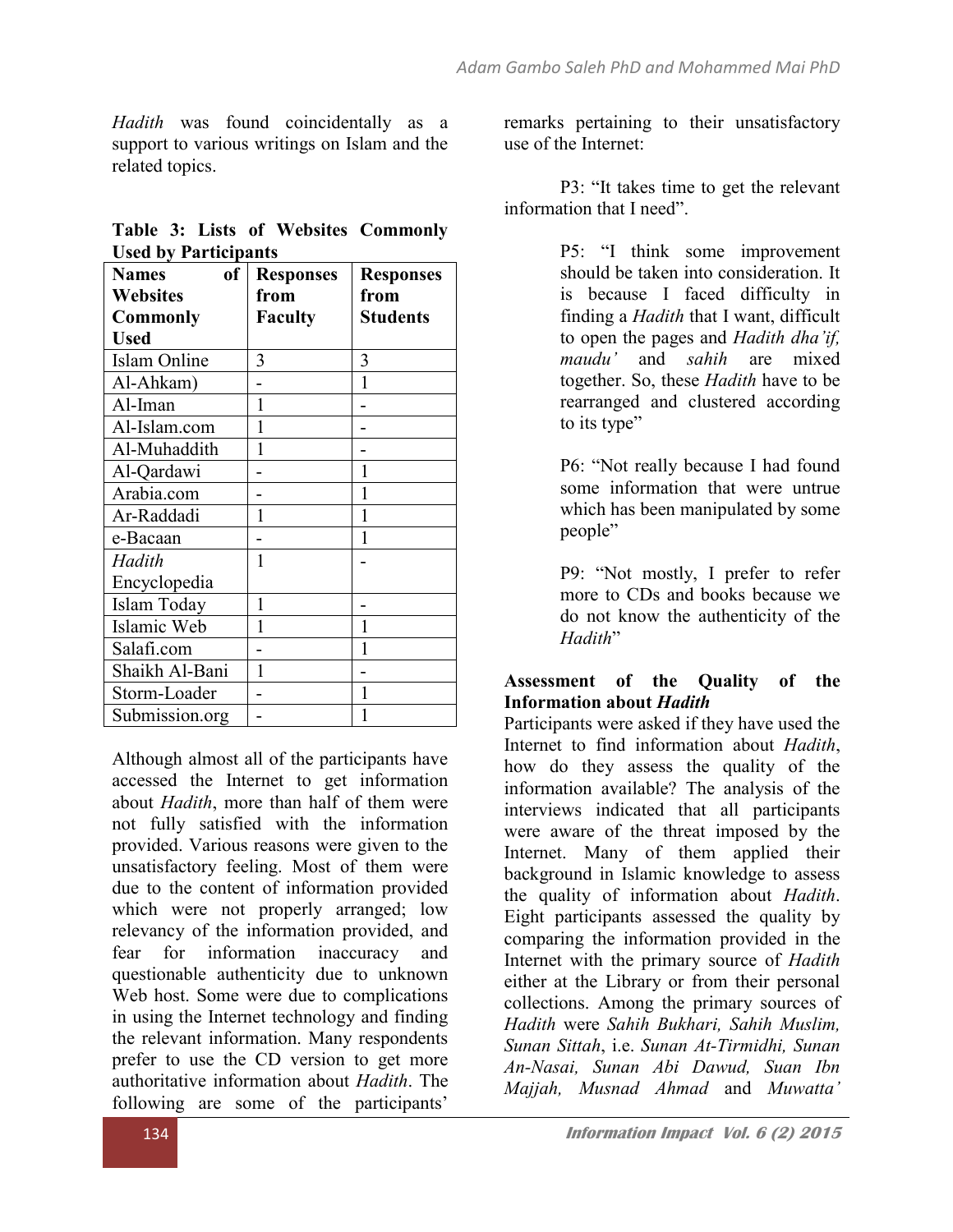*Malik*, and *Sunan Ad-Darimi*. If a *Hadith* referred in the Internet was available in the books of *Hadith*, users could know in which categories the *Hadith* would fit into, whether it is *sahih, hasan, maudhu'* or *dhaif*. The following were the quotes in relation to such assessment:

> P1: "I prefer to use primary sources rather than any other sources"

P2: "I always compare the information on *Hadith* from the Internet with books"

P4: "I believe that for *Hadith* information, from *Al-Islam* and *Al-Iman* websites are accurate because the downloaded information is the same with the printed materials"

P5: "Personally, I think well-known books of *Hadith* are the very best sources that contain best quality of *Hadith*. '*Ilm Al-Hadith* consists of many other branches of knowledge such as *'ilm Rijal* and *'ilm Jarh wa Ta'dil*. In order to check the authenticity of a *Hadith* one should take all these knowledge into consideration. And this effort is not easy and need a lot of time for searching its quality"

P6: "I have to do things twice. Once I got the information on *Hadith* from the Internet, I will refer back to the book"

P8: "I like to refer back to the books"

P9: "If there is vague information about the location of the *Hadith* and from which reporter it was taken, so refer back to the primary sources and CDs"

P10: "I have compared the information that is available on *Ar-Radadi* with the original books (*Sunnah Sittah*) and I found it is the same thing"

When in doubt, two participants indicated that they preferred to use the CDs to locate a particular *Hadith* and test for its authenticity. Other possible alternatives were by getting some assistance from colleagues or fellow lecturers when verifying the *Hadith*'s authenticity. Other assessment approach was by determining whether the *Hadith* has *'Tashkil'* or signage, which was created in order to assist people to pronounce the words correctly and to check the *matn* (meaning and pronunciation), by evaluating whether the respective website provides good translation and arrangement, and by assessing the quality through *takhrij.* Evaluation through *takhrij* is done to investigate the position of a *Hadith* in its primary sources and to identify its grade, i.e. *dhaif* upgraded to *hasan li ghairih* based on the *matn* and the *sanad* of the *Hadith*. Two participants indicated they perform the *takhrij* by using the CD *(Takhrij Al-Hadith* and *Shuruh Al-Hadith*) or the book *(Mu'jam Mufahras li Alfaz Al-Hadith*).

> P3: "I look whether the *Hadith* has the *'Tashkil'*, the translation is ready, in good arrangement and using a simple words.

> P3: I also use CDs such *as Takhrij Al-Hadith* and *Shuruh Al*-*Hadith* to know the location of the *Hadith* and to test the authenticity of a *Hadith* respectively"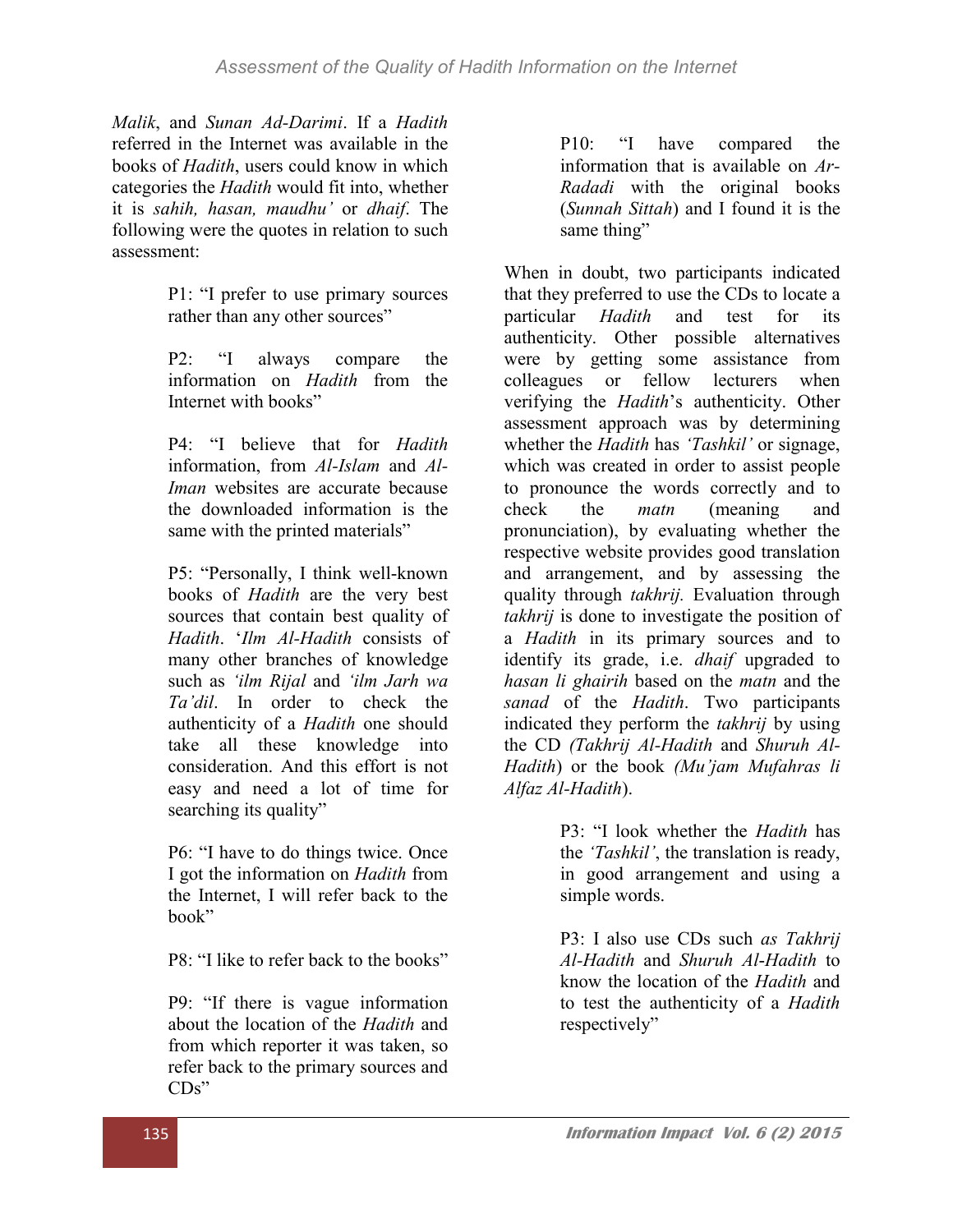P6: Sometimes, I will *takhrij* the *Hadith* by using *Mu'jam Mufahras li Alfaz Al-Hadith*"

Other assessment criteria for a good website suggested by the participants are: the authenticity of the web host, how well the information is organized, list of contributing scholars provided, detail information about the grade and the narrators, how sufficient is the explanation given, and the citation provided.

In general, this finding leads us to conclude that the participants did observe the Islamic verdict of quality for a *Hadith*. This is shown through their efforts in verifying the accuracy through comparisons with the primary sources, in verifying the reliability of the Web hosts, and in conducting detail examination of the narrators, organizations, citations, translations, and Arabic scripts used.

### Perception on the Issues of *Hadith* on the **Internet**

In this section, the participants were asked to provide their point of view pertaining to information about *Hadith* on the Internet. In general, the results indicate that all of the participants have great concern with issues involving the content of the website. Among the content issues include the reliability of the web hosting organizations or individuals, the contributing scholars, the accuracy of the information, the mission of the website host (*da'wah* or propaganda), the detail elaboration on the narrators and the source of reference, the differences in the institution of *Hadith* (i.e. Anti- *Hadith* group), and the reliability of the translation. All of these were believed to be capable of misguiding the users particularly those who have limited knowledge in Islam. In general, all of the Islamic scholars who participated in this study would regard the information provided on the Internet as questionable and

need proper assessment as suggested above. On the other hand, the Internet was also being perceived positively when used for good causes such as providing beneficial and useful information to the users. In other words, it could be used to spread *da'wah* to all mankind. Some of the participants agreed that the Internet is useful, information can be downloaded easily, it is easy to use and most importantly it is free to be accessed by everybody.

## Conclusion and Recommendations

This study provides insightful information about the use of the Internet to find information about *Hadith* from the perspective of the Islamic scholars. The compilation of their opinions allows for the establishment of a set of criteria for evaluation of Information about *Hadith*. Although the Internet has been used by almost all of the participants in the study, they have collectively agreed that certain criteria need to be applied to ensure that the information acquired is accurate and reliable. Among the important criteria for the novice users who have less knowledge in *Hadith* were: the need for regular comparisons and verifications with the primary sources; the need to verify the reliability of the Web host; the need to identify the contributing scholars; the need to verify the content through proper citation of the original source and the grading, and the need to consult with more knowledgeable people in the area of *Hadith*. Other more knowledgeable users may scrutinize the *Hadith* through *takhrij* (detail investigation of *Hadith* in various primary sources to determine its grade), investigate the translation provided, examine the availability of the '*Tashkil'* (reading aid signage), the *matn,* and various detail information about narrators (*sanad*) and the availability of citations from the primary sources. All scholars agreed that the Internet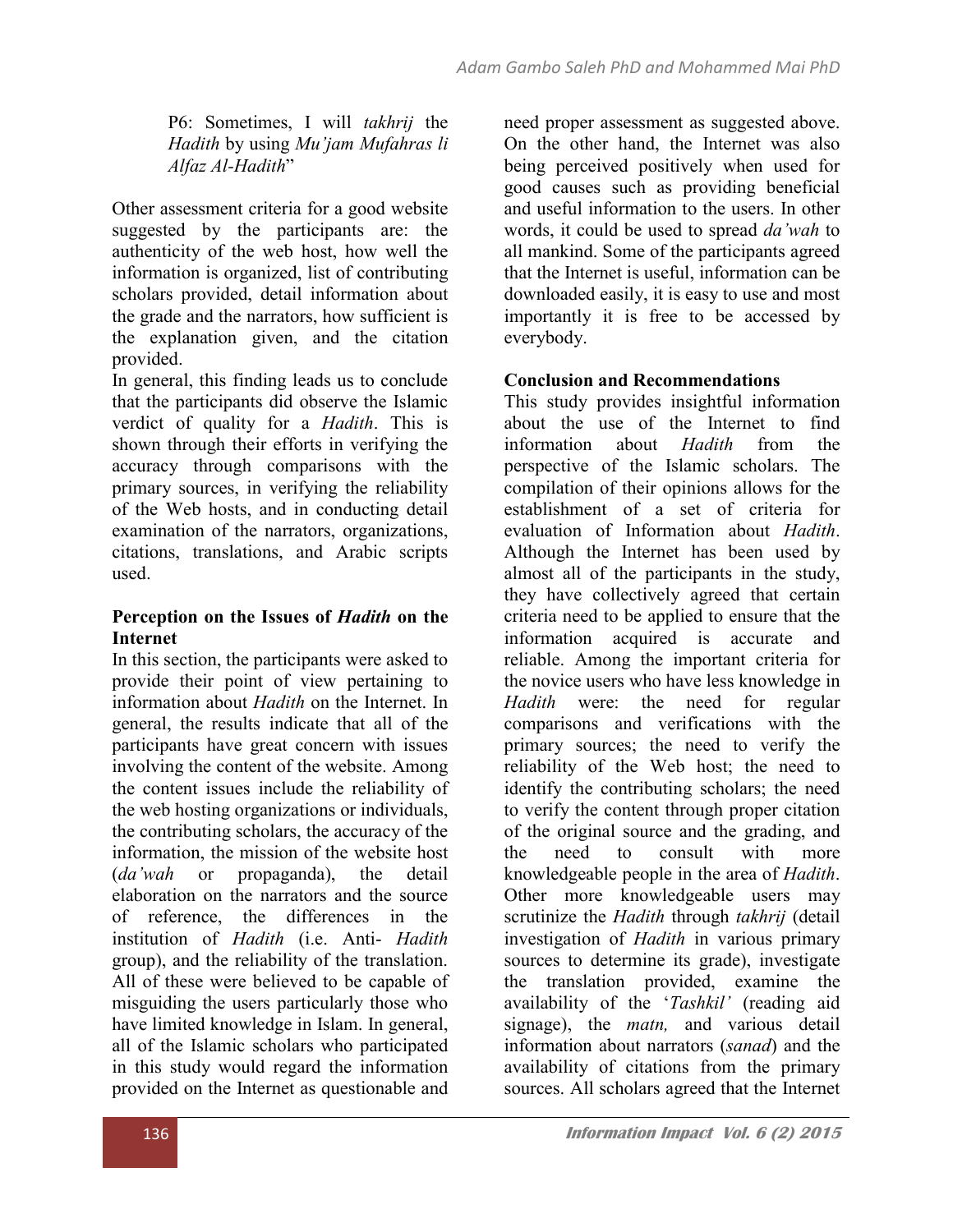may impose severe threat to a person's faith and believes if he/she relies solely from information provided on the Internet. In other words, the Internet should be treated as supplementary instead of as the only information resource available. Novice users need to properly assess information that contains *Hadith* through the assessment criteria suggested in order to reduce the risk of getting faulty information. The Islamic scholars were not totally against the Internet. Many of them thought of the Internet as convenient, easy to access, and free. The Internet has been seen to have great potential in spreading the word of Islam and through which the Information can reach millions of the world population inexpensively. However, the fear for misguidance and what the misleading information can do to the Islamic *Aqidah* (faith) might have led them to caution people of its use. Many of them were doubtful of the accuracy of the content, except for when the website is well known to them and to others in similar field, such as Islam Online and Islam.com. The users need to be made aware of the importance of getting the correct information about *Hadith* and the importance of evaluating the quality of any *Hadith* before consuming the information. This study should benefit the users of the Internet in their assessment of the accuracy of the content. With some guidance provided through the assessment criteria resulted from this study, the risk of using faulty information can be reduced. The recommendation in this study should allow them to make self-assessment and be additionally cautious with the information containing *Hadith* that they encountered.

### Reference

- Adams, T., & Clark, N. (2001). *The Internet effective online communication.* Fort Worth: Harvourt College Publishers.
- Al-Mubarrak, M. (1984). Mustalah al-Hadith wa rijaluh. Qahirah:Taba'ah Al-Muhammadiah.

Beck, S. (2004). *The good, the bad & the ugly.* Available at: http://lib.nmsu.edu/ instruction/evalcrit.html.

Brandt, D. S. (1993). *[Why we need to](http://lib.nmsu.edu/)  evaluate what we find on the Internet.* Available at: at:

http://www.lib.purdue.edu/itd/techm [an/eval.html.](http://www.lib.purdue.edu/itd/techman/eval.html)

Cooke, A. (1999). *[A guide to finding quality](http://www.lib.purdue.edu/itd/techman/eval.html)  information on the Internet: selection and evaluation strategies.* London: Library Association Publishing.

Hasan, S. (1994). *An introduction to the science of Hadith*. Riyadh: Darussalam.

Ibn Kathir, Hafiz. (1987*). Al-ba'th al-Hadith fi ikhtisar ulum al-Hadith.* Beirut: Darul Dail.

Ibn Salah. (1978). Muqaddimah Ibn Al-Salah fi ulum al-*Hadith*. Beirut: Darul Kutub Al-'Ilmiah.

Kapoun, J. 1998. Teaching undergrads WEB evaluation: a guide for library instruction*. College & Research Libraries News*, Vol. 59, no.7: 522-3.

Lacey, A., & Luff, D. (2001). *Trent Focus for Research and Development in Primary Health Care: An Introduction to Qualitative Analysis.* Trent Focus. Available at: http://www.trentfocus.org.uk.